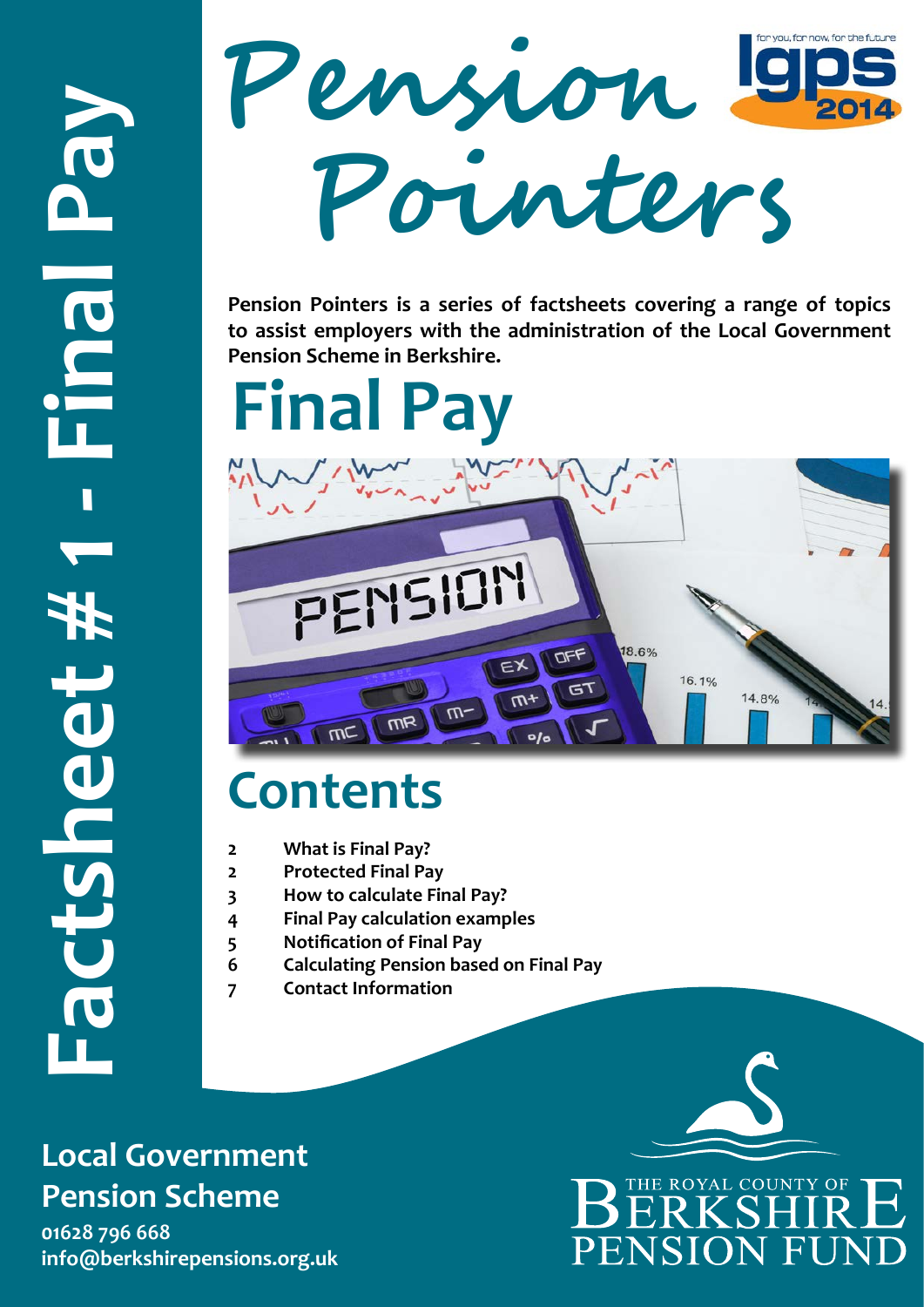### **What is Final Pay?**

Scheme members who have benefits built up under the LGPS prior to 1 April 2014 have certain protections under the Final Salary scheme carried over in the new CARE Scheme. As a result employers are required to provide a final pay figure on ceasing membership of the LGPS.

In most instances a member's final pay will be the earnings on which pension contributions have been deducted in respect of the last 365 days of employment. If there has been a break during that period a reciprocal of 365 is used to bring the figure back to a full year.

The final pay figure used to calculate pension benefits is the **Full Time Equivalent (FTE) value**. Therefore, in the first instance any part-time hours can be ignored and the pay has to be calculated in the same way as an equivalent full-time employee.

### **Basic Final Pay Calculation = months/days X FTE salary ÷ 12**

### **Protected Final Pay -** *"best of the last 3 years"*

In certain cases where one of the previous two 365 day final pay periods yields a higher final pay figure, one of those figures can be used as the chosen final pay, hence the phrase **'the best of the last three years'**.

**Example: A member leaves their employment on 31 March 2017.** 

| Final Pay<br>Period | <b>From</b>  | To            | <b>Final Pay</b> |
|---------------------|--------------|---------------|------------------|
|                     | 1 April 2016 | 31 March 2017 | £22,250          |
| 2 <sup>1</sup>      | 1 April 2015 | 31 March 2016 | £23,850          |
|                     | 1 April 2014 | 31 March 2015 | £22,000          |

Out of the last three years, year two yields the highest final pay figure. Therefore **£23,850** will be used as the member's Final Pay at date of leaving. An inflationary increase is then applied to the previous year's final pay to reflect cost of living rises.

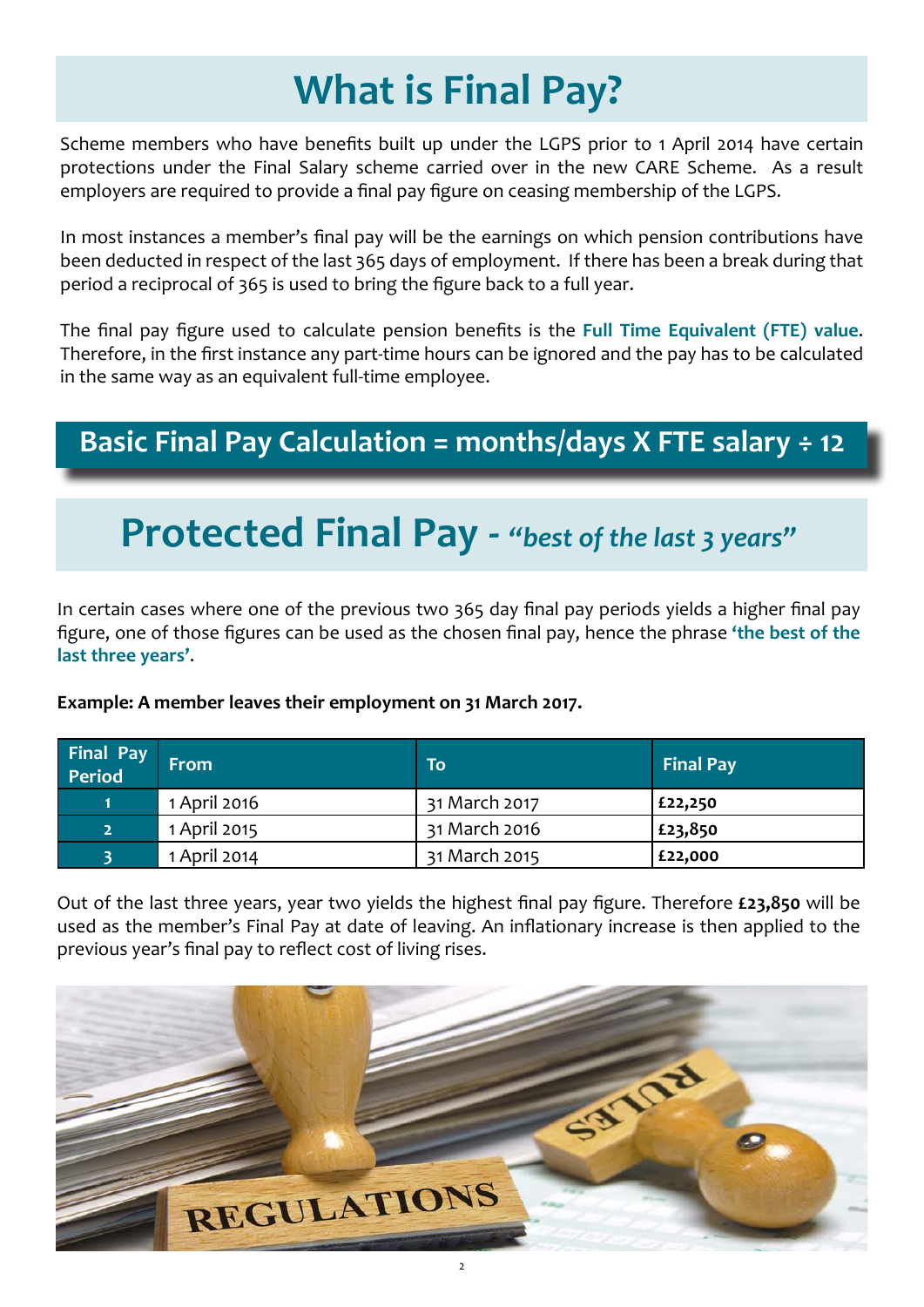## **Final Pay Calculation Example 1**

A member's leaves the LGPS on 31 December 2016.

Their final pay period would be from 1 January 2016 to 31 December 2016 (last 365 days of their employment).

Their full-time equivalent salary history is as follows for the last year of their employment:

#### **Basic Salary (per annum)**

| 1 January 2016 | £22,000 |
|----------------|---------|
| 1 April 2016   | £25,000 |

Their final pay is calculated as follows:

| <b>DATE FROM</b>       | <b>DATE TO</b>   | <b>APPROPRIATE</b><br><b>FRACTION (months)</b><br>and days) | <b>Full-time Equivalent</b><br><b>Salary</b> | <b>TOTAL</b> |
|------------------------|------------------|-------------------------------------------------------------|----------------------------------------------|--------------|
| 1 January 2016         | 31 March 2016    | $3$ (months) / 12                                           | £22,000                                      | £5,500.00    |
| 1 April 2016           | 31 December 2016 | $9 \text{ (months)} / 12$                                   | £25,000                                      | £18,750.00   |
| <b>TOTAL Final Pay</b> |                  |                                                             |                                              | £24,250.00   |

Therefore in this example the member's final pay at 31 December 2016 would be **£24,250.00**.

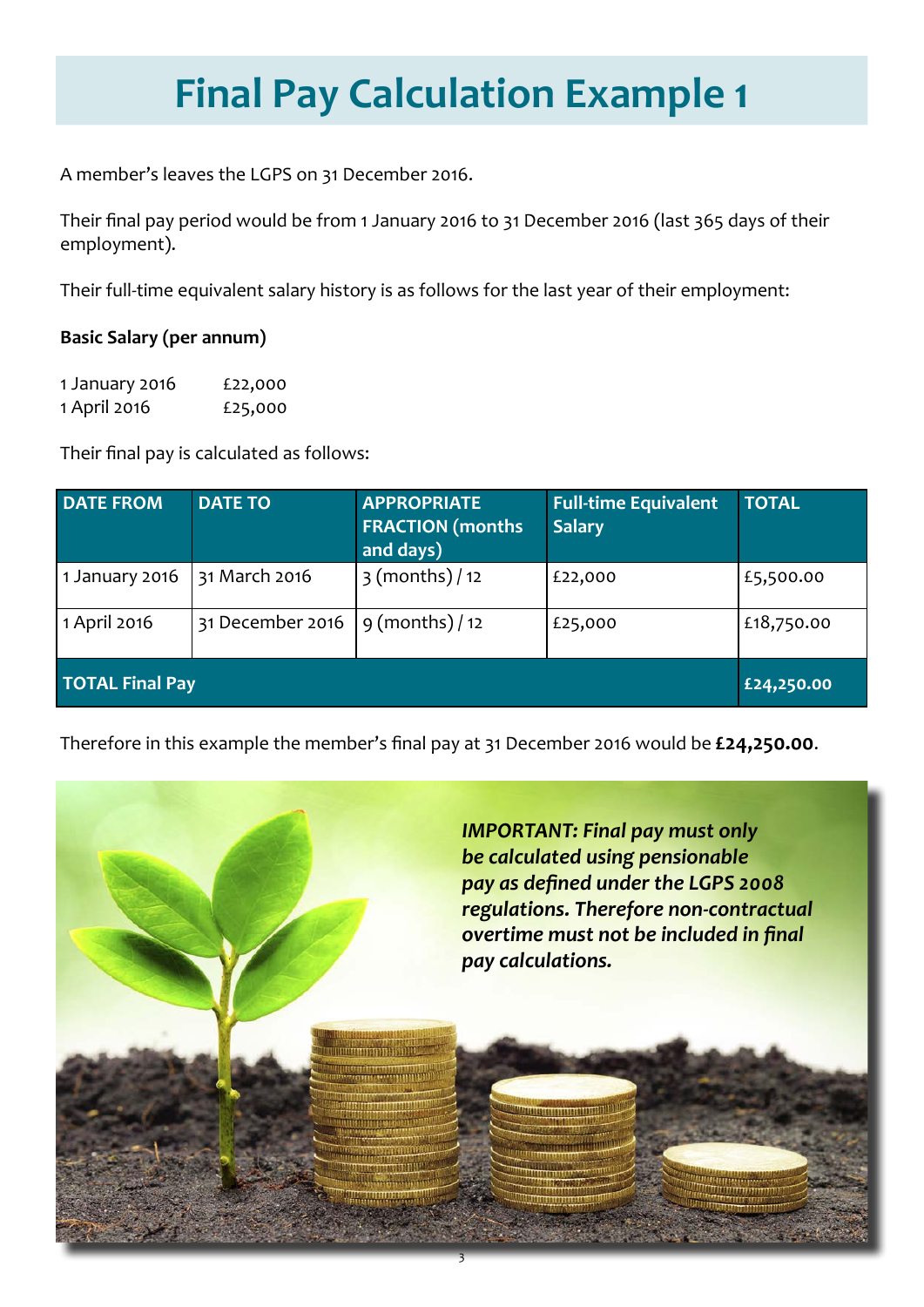### **Final Pay Calculation Example 2**

#### **A member leaves the LGPS on 14 June 2016.**

Their final pay period would be from 15 June 2015 to 14 June 2016 (last 365 days of their employment).

Their full-time equivalent salary history is as follows for the last year of their employment (They also receive a London Weighting Allowance which is shown separately below):

#### **Basic Salary (per annum)**

| 1 April 2015 | £35,440 |
|--------------|---------|
| 1 April 2016 | £36,110 |

#### **London Weighting (per annum)**

| 1 April 2015 | £770.00 |
|--------------|---------|
| 1 April 2016 | £850.00 |

Their final pay would be calculated as follows:

| <b>DATE FROM</b>    | <b>DATE TO</b> | <b>APPROPRIATE</b><br><b>FRACTION</b> (months<br>and days) | <b>FULL-TIME Equivalent</b><br><b>SALARY</b> | <b>TOTAL</b> |
|---------------------|----------------|------------------------------------------------------------|----------------------------------------------|--------------|
| <b>Basic Salary</b> |                |                                                            |                                              |              |
| 15 June 2015        | 31 March 2016  | 9 (months) + 16/30 / 12   £35,440.00                       |                                              | £28,155.11   |
| 1 April 2016        | 14 June 2016   | $2 (months) + 14/30 /12$   £36,110.00                      |                                              | £7,422.61    |
| <b>TOTAL</b>        |                |                                                            |                                              | £35,577.72   |

| <b>London Weighting</b> |               |                                                    |            |
|-------------------------|---------------|----------------------------------------------------|------------|
| 1 January 2016          | 31 March 2016 | $9 (months) + 16/30 / 12   £770.00$                | £611.72    |
| 1 April 2016            |               | 31 December 2016 2 (months) + 14/30 / 12   £850.00 | £174.72    |
| <b>TOTAL</b>            |               |                                                    | £786.44    |
| <b>TOTAL Final Pay</b>  |               |                                                    | £36,364.16 |

In this example the member's final pay at 31 December 2016 would be **£36,364.16**.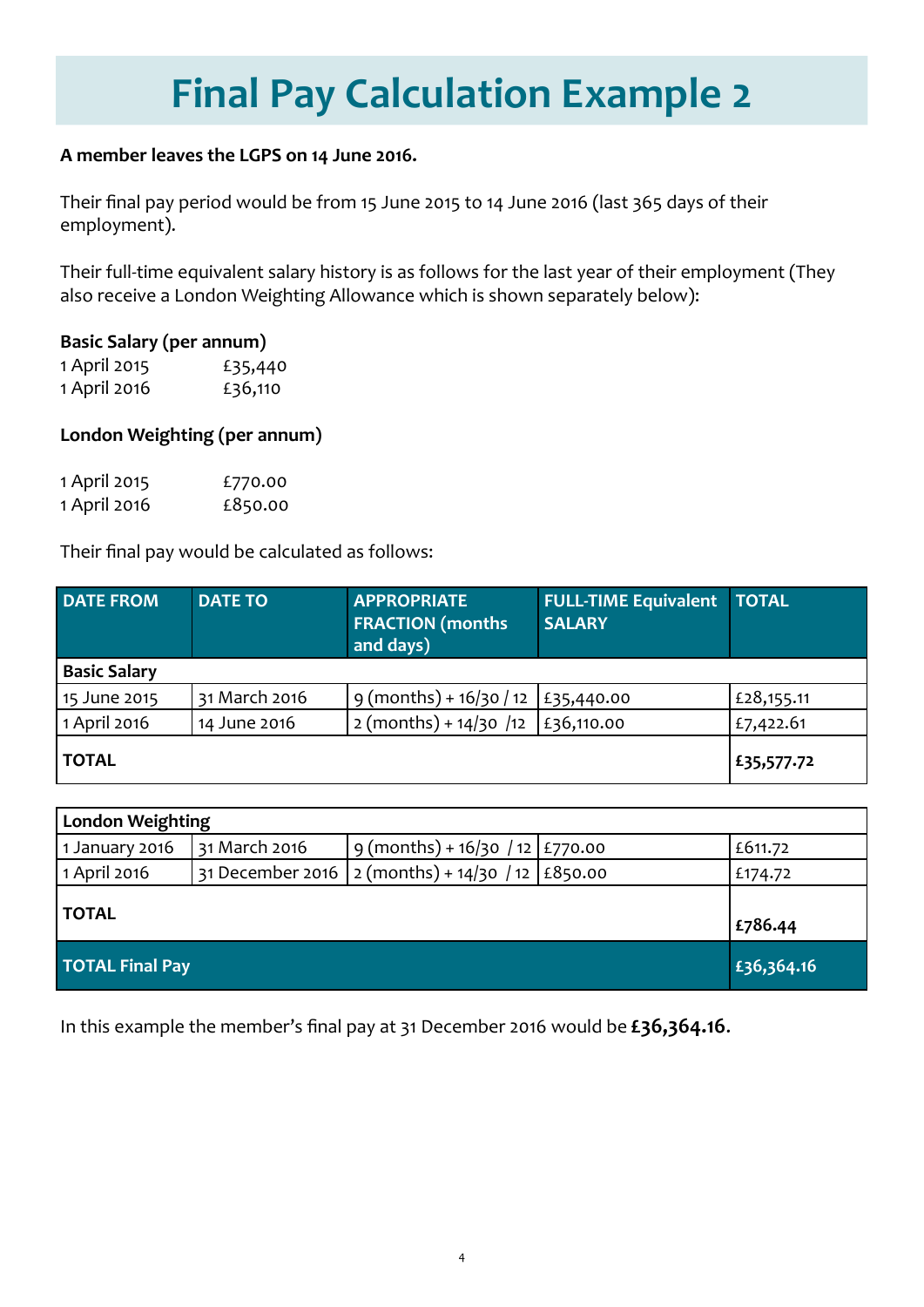## **Final Pay Calculation Example 3**

#### **An employee joins the LGPS on 1 February 2016 and subsequently leaves their employment on 6 December 2016.**

Despite their pension membership being less than 12 months within the Berkshire Pension Fund a Final Pay figure is still required.

A part-year Final Pay figure is calculated in the first instance and then uprated to reflect a whole year.

Final Pay period from **1 February 2016** to **6 December 2016** 

The member's full-time equivalent salary history is as follows:

#### **Basic Salary (per annum)**

1 February 2016 £18,936.00 1 April 2016 £19,500.00

| <b>DATE FROM</b>    | <b>DATE TO</b>  | <b>APPROPRIATE</b><br><b>FRACTION</b> (months<br>and days) | <b>FULL-TIME Equivalent</b><br><b>SALARY</b> | <b>TOTAL</b> |
|---------------------|-----------------|------------------------------------------------------------|----------------------------------------------|--------------|
| <b>Basic Salary</b> |                 |                                                            |                                              |              |
| 1 February 2016     | 31 March 2016   | $2$ (months) / 12                                          | £18,936.00                                   | £3,156.00    |
| 1 April 2016        | 6 December 2016 | $8 \text{ (months)} + 6/31 / 12$                           | £19,500.00                                   | £13,314.52   |
| <b>TOTAL</b>        |                 |                                                            |                                              | £16,470.52   |

We now need to uprate this part-year final Pay figure to reflect a whole year. To do this please use days in your calculation as follows:

#### **Part-year final pay figure / part year days X 365 (days)**

```
£16,470.52 / 309 X 365 = £19,455.47
```
**TOTAL Final Pay Expediation Contract Contract Contract Contract Contract Contract Contract Contract Contract Contract Contract Contract Contract Contract Contract Contract Contract Contract Contract Contract Contract Co** 

In this example the member's final pay at 6 December 2016 would be **£19,455.47**.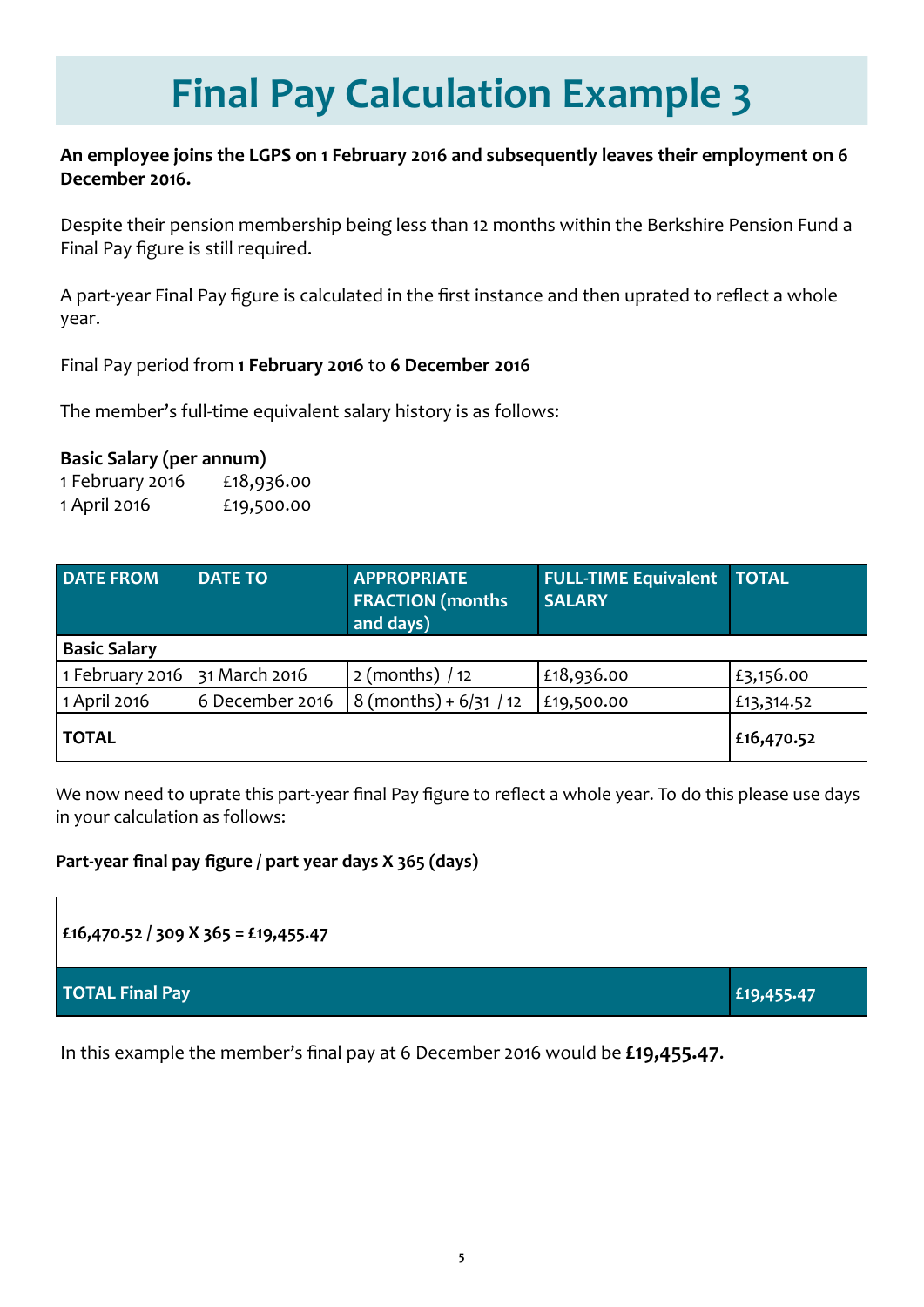### **Notification of Final Pay**

When completing form LGS15C please include the final pay details for the member in the following section. Please complete this section in all cases.

|                                                                    | LGPS 2008 INFORMATION PENSIONABLE PAY (Please complete in all cases) |                        |                                                        |  |
|--------------------------------------------------------------------|----------------------------------------------------------------------|------------------------|--------------------------------------------------------|--|
| <b>FINAL PAY</b>                                                   | $\epsilon$ O                                                         |                        | (Please quote Full Time Equivalent value if Part-Time) |  |
| used:                                                              | If Best of the Last 3 Years please confirm final pay period          | Date From:             | To: $\qquad \qquad$                                    |  |
| <b>ACTUAL ANNUAL</b><br><b>SALARY AT DATE OF</b><br><b>LEAVING</b> | £ B                                                                  | FTE (if Part-<br>Time) | $E$ <sup>4</sup>                                       |  |

|                                   | <b>Final Pay</b>                        | Final Pay figure based on last 365 days of<br>employment.                                                                             |
|-----------------------------------|-----------------------------------------|---------------------------------------------------------------------------------------------------------------------------------------|
| $\begin{bmatrix} 2 \end{bmatrix}$ | <b>Best of the last 3 years</b>         | 'Best of the last 3 years' - If a previous final<br>pay figure has been chosen please confirm the<br>period the final pay relates to. |
| 8                                 | Actual annual salary at date of leaving | This is the actual annual pensionable salary the<br>member was earning at their date of leaving<br>employment.                        |
| $\frac{4}{3}$                     | FTE (if Part-Time)                      | This is the actual full-time equivalent annual<br>pensionable salary the member was earning at<br>their date of leaving employment.   |

### **Final Pay Calculation Sheet**

| If you wish you can also<br>complete the Final Pay<br>calculation sheet which can be<br>found on page 3 of the LGS15C<br>Leaver notification. Completion<br>of the Final Pay breakdown<br>sheet is not compulsory but may<br>be of assistance to employers<br>when completing form LGS15C. |
|--------------------------------------------------------------------------------------------------------------------------------------------------------------------------------------------------------------------------------------------------------------------------------------------|
|--------------------------------------------------------------------------------------------------------------------------------------------------------------------------------------------------------------------------------------------------------------------------------------------|

| <b>MEMBER NAME</b>                                               |                  |                                |                                                               |              |
|------------------------------------------------------------------|------------------|--------------------------------|---------------------------------------------------------------|--------------|
| <b>EMPLOYER</b>                                                  |                  |                                | <b>DATE OF</b><br><b>LEAVING</b>                              |              |
| <b>FINAL PAY PERIOD:</b>                                         | <b>DATE FROM</b> |                                | <b>DATE TO</b>                                                |              |
| <b>SECTION A - BASIC SALARY</b>                                  |                  |                                |                                                               |              |
| <b>DATE FROM</b>                                                 | DATE TO          | <b>ANNUAL</b><br><b>SALARY</b> | <b>APPROPRIATE</b><br><b>FRACTION</b> (in<br>months and days) | <b>TOTAL</b> |
|                                                                  |                  |                                |                                                               | £            |
|                                                                  |                  |                                |                                                               | £            |
|                                                                  |                  |                                |                                                               | £            |
|                                                                  |                  |                                |                                                               | £            |
| <b>TOTAL A</b>                                                   |                  |                                |                                                               | £            |
| SECTION B - PENSIONABLE ADDITIONS (Bonus, London Weighting etc.) |                  |                                |                                                               |              |
| <b>DATE FROM</b>                                                 | <b>DATE TO</b>   | <b>ANNUAL</b><br><b>SALARY</b> | <b>APPROPRIATE</b><br><b>FRACTION</b> (in<br>months and days) | <b>TOTAL</b> |
|                                                                  |                  |                                |                                                               | £            |
|                                                                  |                  |                                |                                                               | £            |
|                                                                  |                  |                                |                                                               | £            |
| <b>TOTAL B</b>                                                   |                  |                                |                                                               | £            |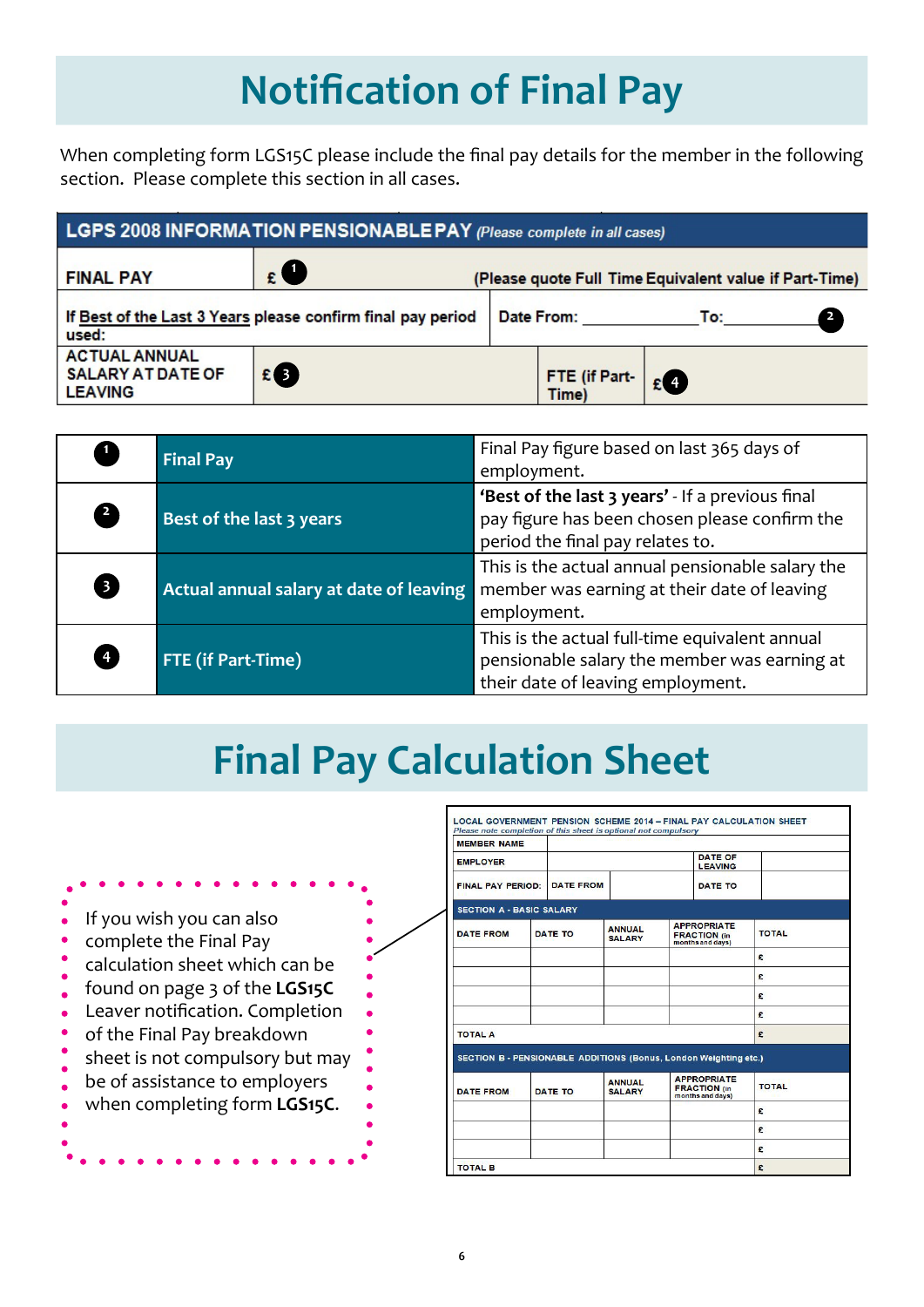## **Calculating Pension Based on Final Pay**

If a member has LGPS membership prior to 1 April 2014 their pre 1 April 2014 pension is calculated using the following formulas:

#### LGPS membership built up to 31 March 2008 based on 1/80<sup>th</sup> of Final Pay:

**ANNUAL PENSION**

Total pre 1 April 2008 Membership / **80** x Final Pay

#### **LUMP SUM**

Total pre 1 April 2008 Membership x **3/80** x Final Pay

**LGPS membership built up from 1 April 2008 to 31 March 2014 based on 1/60th of Final Pay:**

#### **ANNUAL PENSION**

Total post 1 April 2008 Membership / **60** x Final Salary

#### **LUMP SUM**

*NIL* but option to exchange pension for tax-free cash on retirement (subject to HMRC limits)

*The Final Pay figure used in the calculation of the member's pre 1 April 2014 pension benefit is based on their future Final Pay figure at date of leaving the LGPS.*

### **Glossary of Pension Terms**

| <b>CARE</b>      | <b>Career Average Revalued</b><br><b>Earnings Scheme</b>                                                                                                                    |
|------------------|-----------------------------------------------------------------------------------------------------------------------------------------------------------------------------|
| <b>FTE</b>       | <b>Full-Time Equivalent</b>                                                                                                                                                 |
| <b>Final Pay</b> | Average FTE salary over the<br>last 365 days of<br>employment used to<br>calculate pre 1 April<br>2014 pension benefits<br>under the Final Salary<br><b>Pension Scheme.</b> |
| <b>LGPS</b>      | <b>Local Government Pension</b><br><b>Scheme</b>                                                                                                                            |
| LGS15C           | Leaver notification sent to<br>the pensions team                                                                                                                            |
|                  | <b>Pensionable Pay</b> Elements of pay from which<br>pension contributions are<br>deducted                                                                                  |